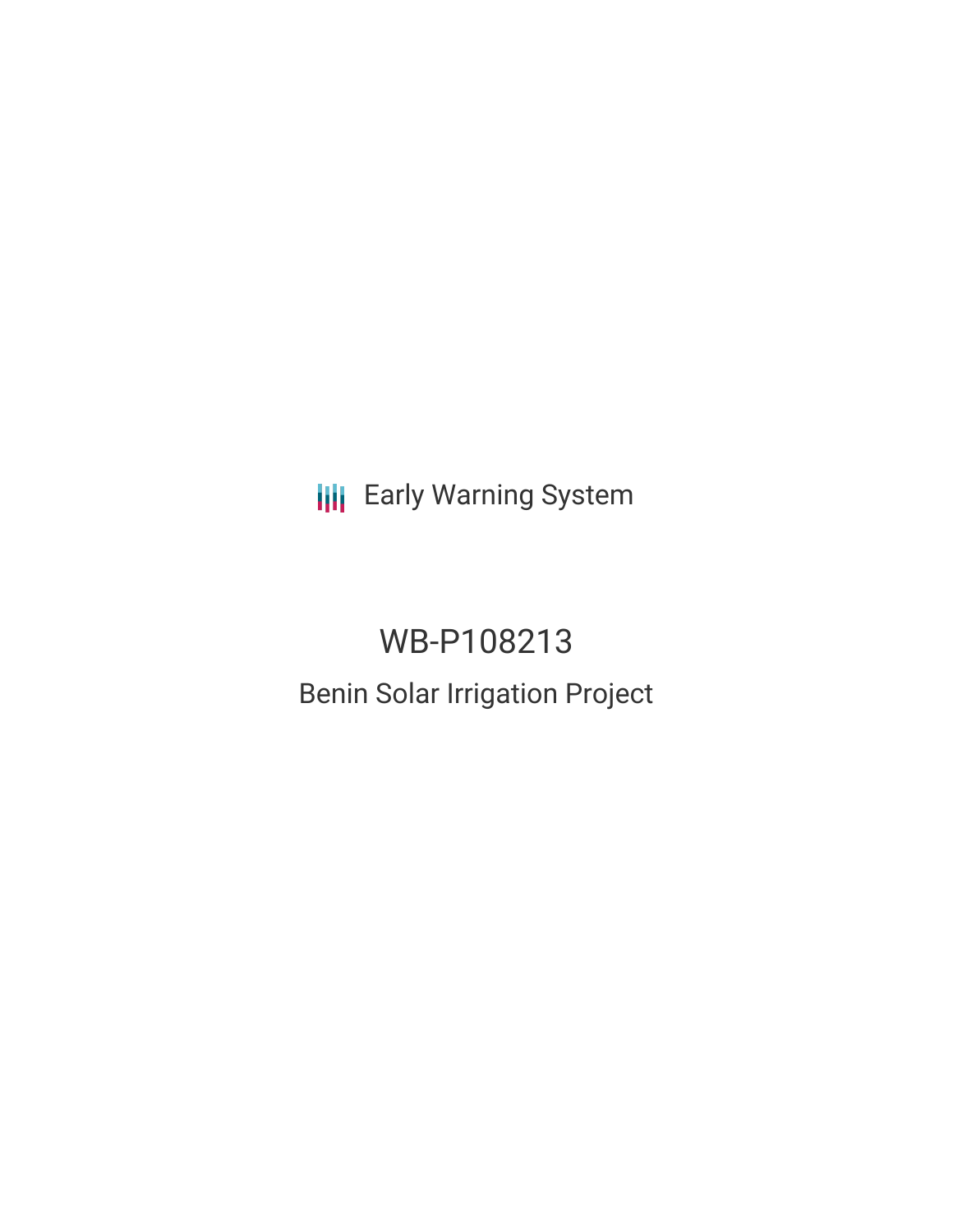## **Quick Facts**

| <b>Countries</b>               | Benin                            |
|--------------------------------|----------------------------------|
| <b>Specific Location</b>       | Kalalé District                  |
| <b>Financial Institutions</b>  | World Bank (WB)                  |
| <b>Status</b>                  | Proposed                         |
| <b>Bank Risk Rating</b>        | U                                |
| <b>Borrower</b>                | Government of Benin              |
| <b>Sectors</b>                 | Agriculture and Forestry, Energy |
| <b>Investment Type(s)</b>      | Grant                            |
| <b>Investment Amount (USD)</b> | $$0.10$ million                  |
| <b>Project Cost (USD)</b>      | $$0.10$ million                  |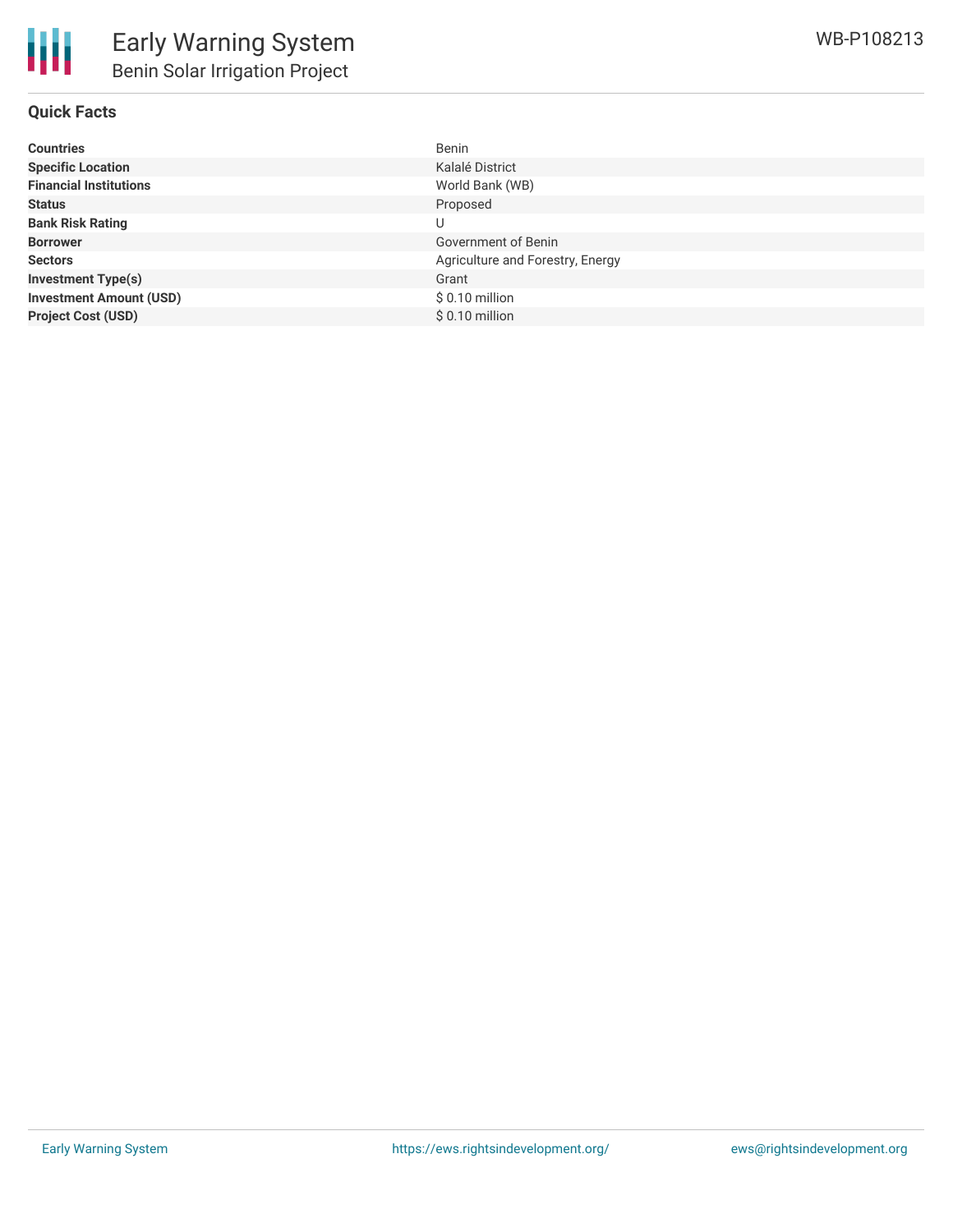

## **Project Description**

To enable families in the Kalalé District of Benin to grow crops during the six-month dry season using a reliable and economical means of irrigation that will significantly improve family nutrition and income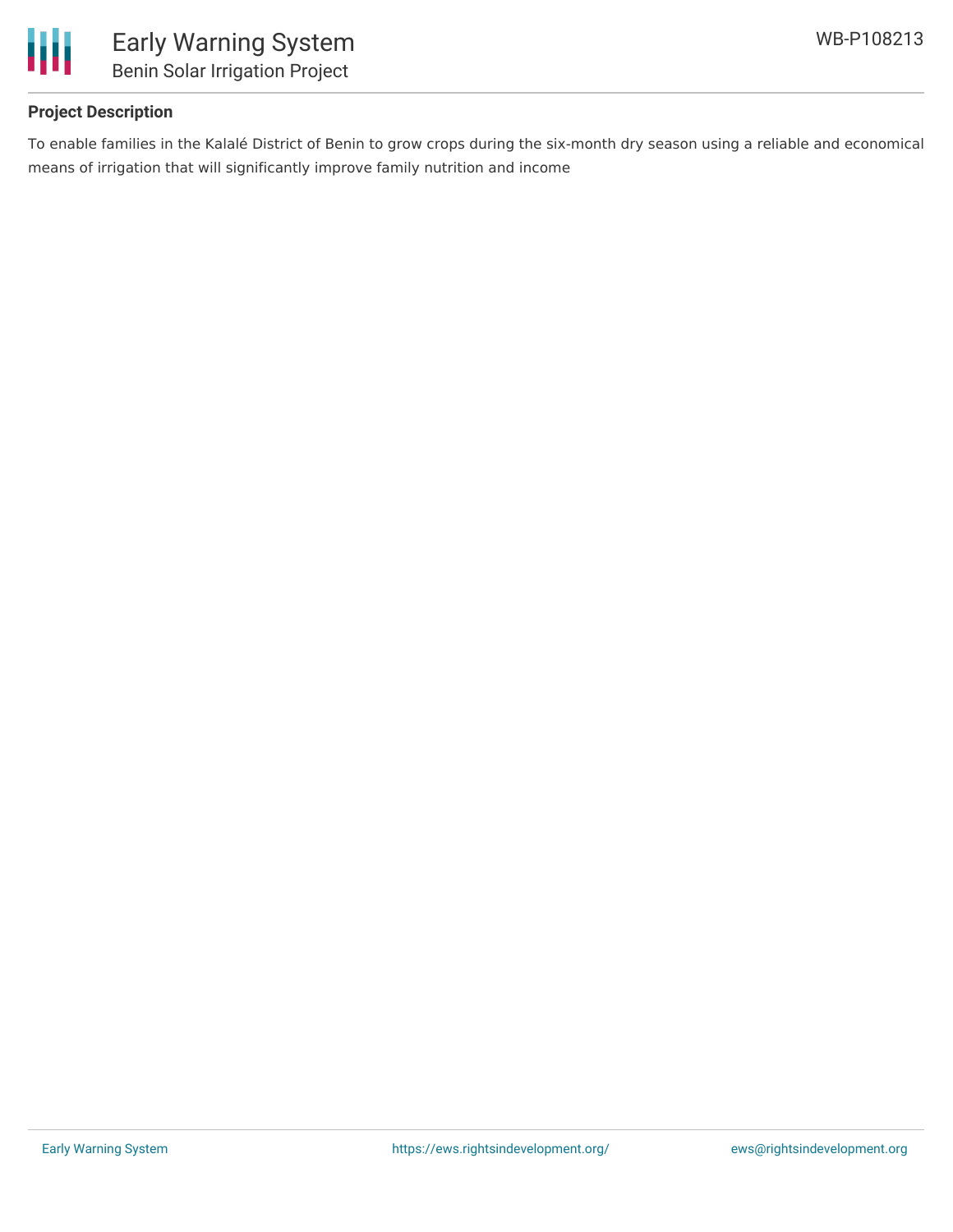### **Investment Description**

World Bank (WB)